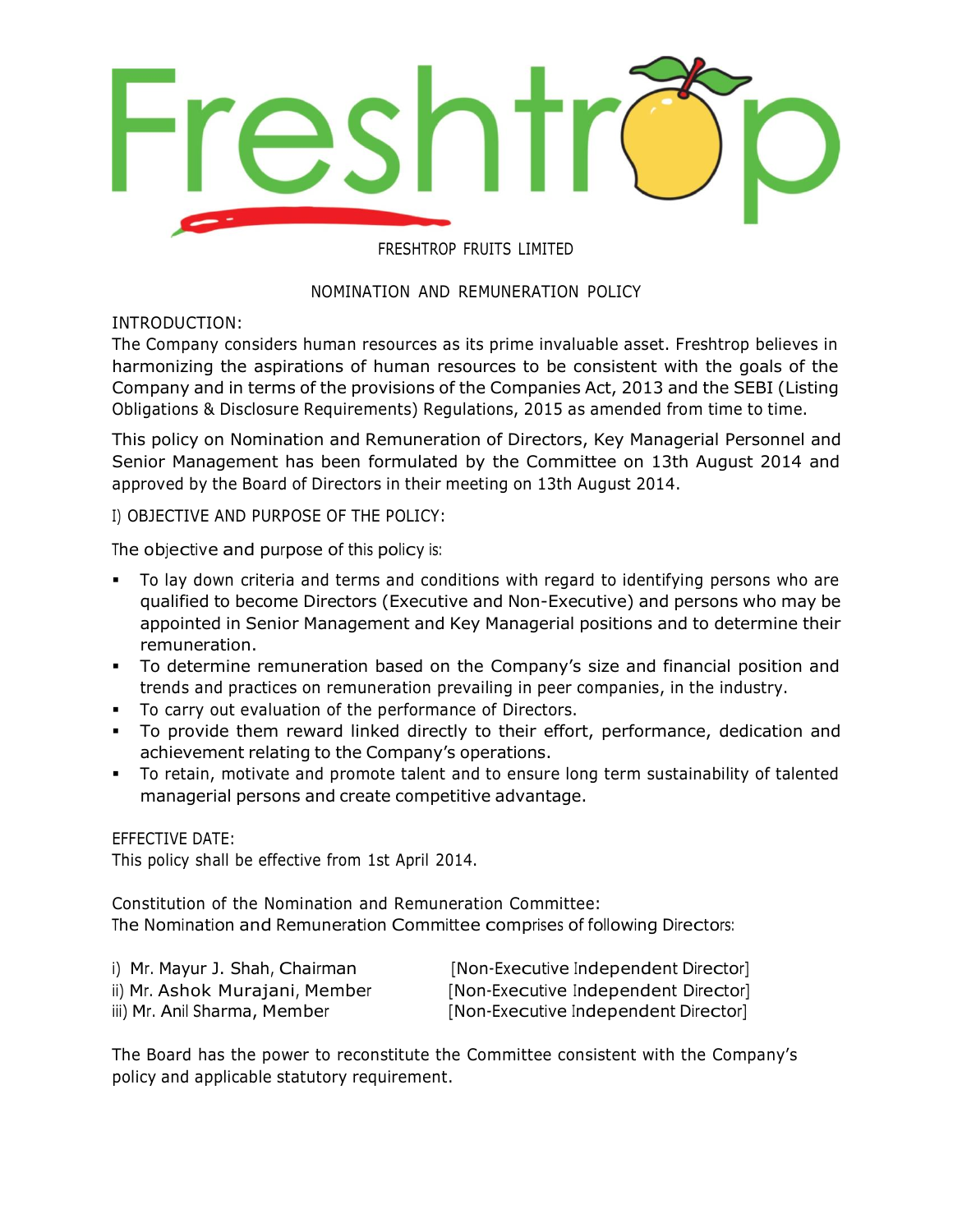

DEFINITIONS:

- Board means Board of Directors of the Company.
- Directors mean Directors of the Company.
- Committee means Nomination and Remuneration Committee of the Company as constituted or reconstituted by the Board.
- Company or Freshtrop means Freshtrop Fruits Limited.
- Independent Director means a director referred to in Section 149(6) of the Companies Act, 2013.
- Key Managerial Personnel (KMP) means-
	- (i) Executive Chairman and / or Managing Director;
	- (ii) Whole-time Director;
	- (iii) Chief Financial Officer;
	- (iv) Company Secretary;
	- (v) Such other officer as may be prescribed under the applicable statutory provisions/regulations.
- Senior Management personnel means personnel of the company who are members of its core management team excluding Board of Directors comprising all members of management one level below the executive directors, including the functional heads.

Unless the context otherwise requires, words and expressions used in this policy and not defined herein but defined in the Companies Act, 2013 as may be amended from time to time shall have the meaning respectively assigned to them therein.

## APPLICABILITY

The Policy is applicable to:

- Directors (Executive and Non-Executive)
- Key Managerial Personnel
- Senior Management Personnel

## **GENERAL**

This Policy is divided in three parts:

- Part A covers the matters to be dealt with and recommended by the Committee to the Board,
- Part B covers the appointment and nomination and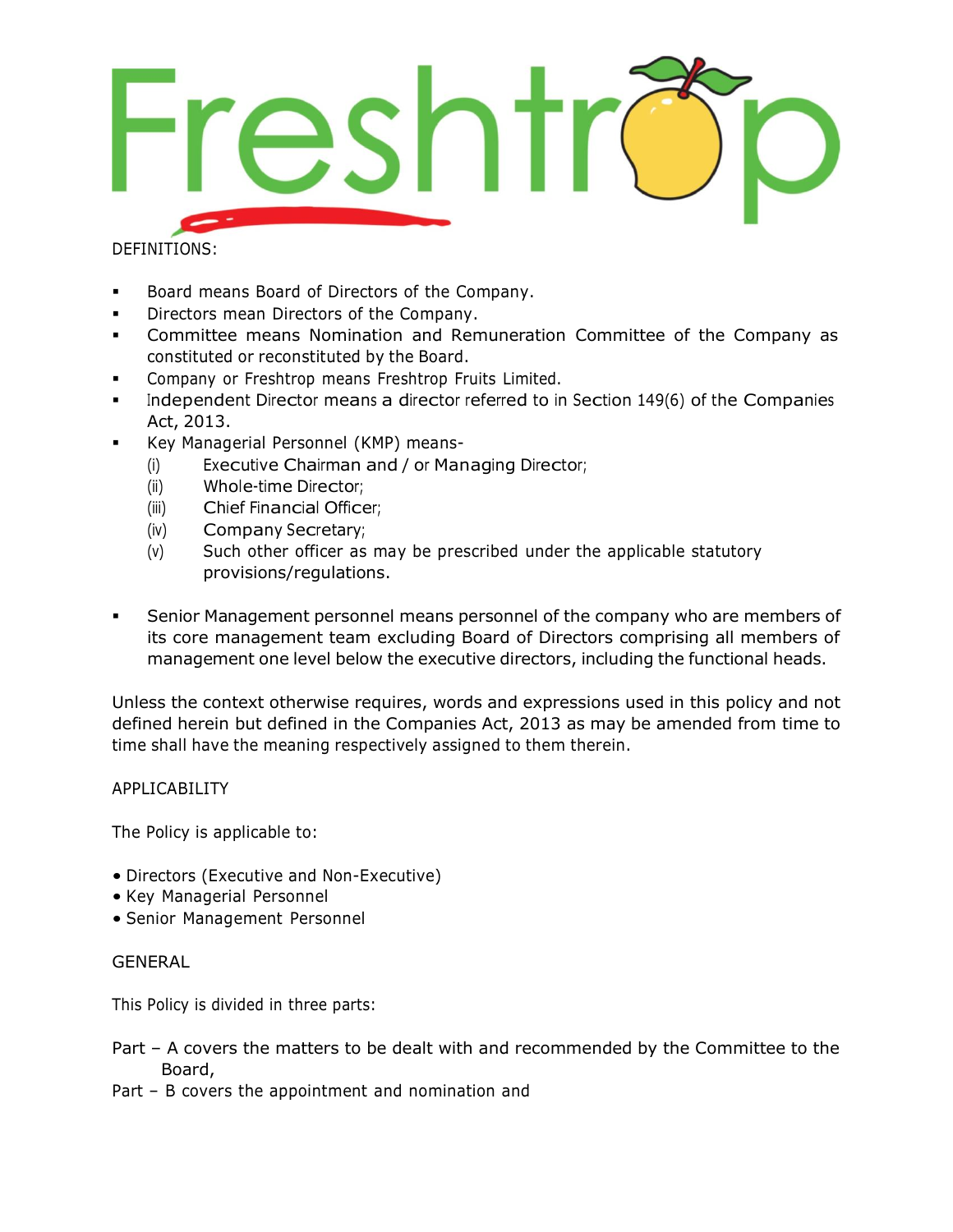

Part – C covers remuneration and perquisites etc.

• The key features of this Company's policy shall be included in the Board's Report.

# PART – A

MATTERS TO BE DEALT WITH, PERUSED AND RECOMMENDED TO THE BOARD BY THE NOMINATION AND REMUNERATION COMMITTEE

The Committee shall:

- Formulate the criteria for determining qualifications, positive attributes and independence of a director.
- Identify persons who are qualified to become Director and persons who may be appointed in Key Managerial and Senior Management positions in accordance with the criteria laid down in this policy.
- Recommend to the Board, appointment and removal of Director, KMP and Senior Management Personnel.

PART – B

POLICY FOR APPOINTMENT AND REMOVAL OF DIRECTOR, KMP AND SENIOR MANAGEMENT

• APPOINTMENT CRITERIA AND QUALIFICATIONS:

- 1. The Committee shall identify and ascertain the integrity, qualification, expertise and experience of the person for appointment as Director, KMP or at Senior Management level and recommend to the Board his / her appointment.
- 2. A person should possess adequate qualification, expertise and experience for the position he / she is considered for appointment. The Committee has discretion to decide whether qualification, expertise and experience possessed by a person is sufficient / satisfactory for the concerned position.
- 3. The Company shall not appoint or continue the employment of any person as Whole time Director who has attained the age of seventy years. Provided that the term of the person holding this position may be extended beyond the age of seventy years with the approval of shareholders by passing a special resolution based on the explanatory statement annexed to the notice for such motion indicating the justification for extension of appointment beyond seventy years.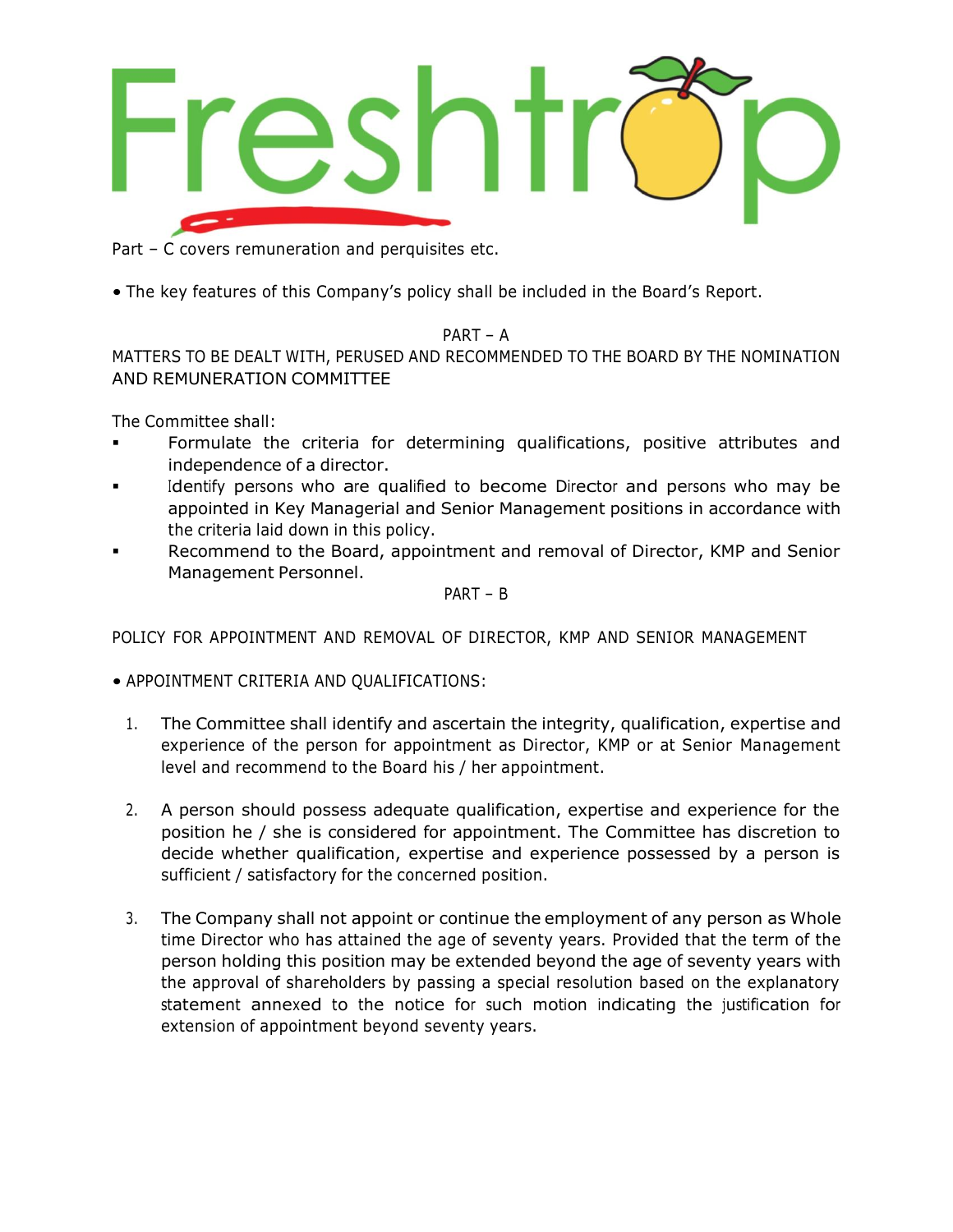

TERM / TENURE:

1. MANAGING DIRECTOR/WHOLE-TIME DIRECTOR:

The Company shall appoint or re-appoint any person as its Executive Chairman, Managing Director or Executive Director for a term not exceeding five years at a time. No reappointment shall be made earlier than one year before the expiry of term.

2. INDEPENDENT DIRECTOR:

An Independent Director shall hold office for a term up to five consecutive years on the Board of the Company and will be eligible for re-appointment on passing of a special resolution by the Company and disclosure of such appointment in the Board's report.

No Independent Director shall hold office for more than two consecutive terms, but such Independent Director shall be eligible for appointment after expiry of three years of ceasing to become an Independent Director. Provided that an Independent Director shall not, during the said period of three years, be appointed in or be associated with the Company in any other capacity, either directly or indirectly.

However, if a person who has already served as an Independent Director for 5 years or more in the Company as on 1st October 2014 as per regulatory requirement, he / she shall be eligible for appointment for one more term of 5 years only.

## EVALUATION:

# THE COMMITTEE SHALL CARRY OUT EVALUATION OF PERFORMANCE OF EVERY DIRECTOR ON ANNUAL BASIS.

#### REMOVAL:

Due to reasons for any disqualification mentioned in the Companies Act, 2013, rules made thereunder or under any other applicable Act, rules and regulations, the Committee may recommend, to the Board with reasons recorded in writing, removal of a Director, KMP or Senior Management Personnel subject to the provisions and compliance of the said Act, rules and regulations.

#### RETIREMENT:

The Director, KMP and Senior Management Personnel shall retire as per the applicable provisions of the Companies Act, 2013 and the prevailing policy of the Company. The Board will have the discretion to retain the Director, KMP, Senior Management Personnel in the same position / remuneration or otherwise even after attaining the retirement age, for the benefit of the Company.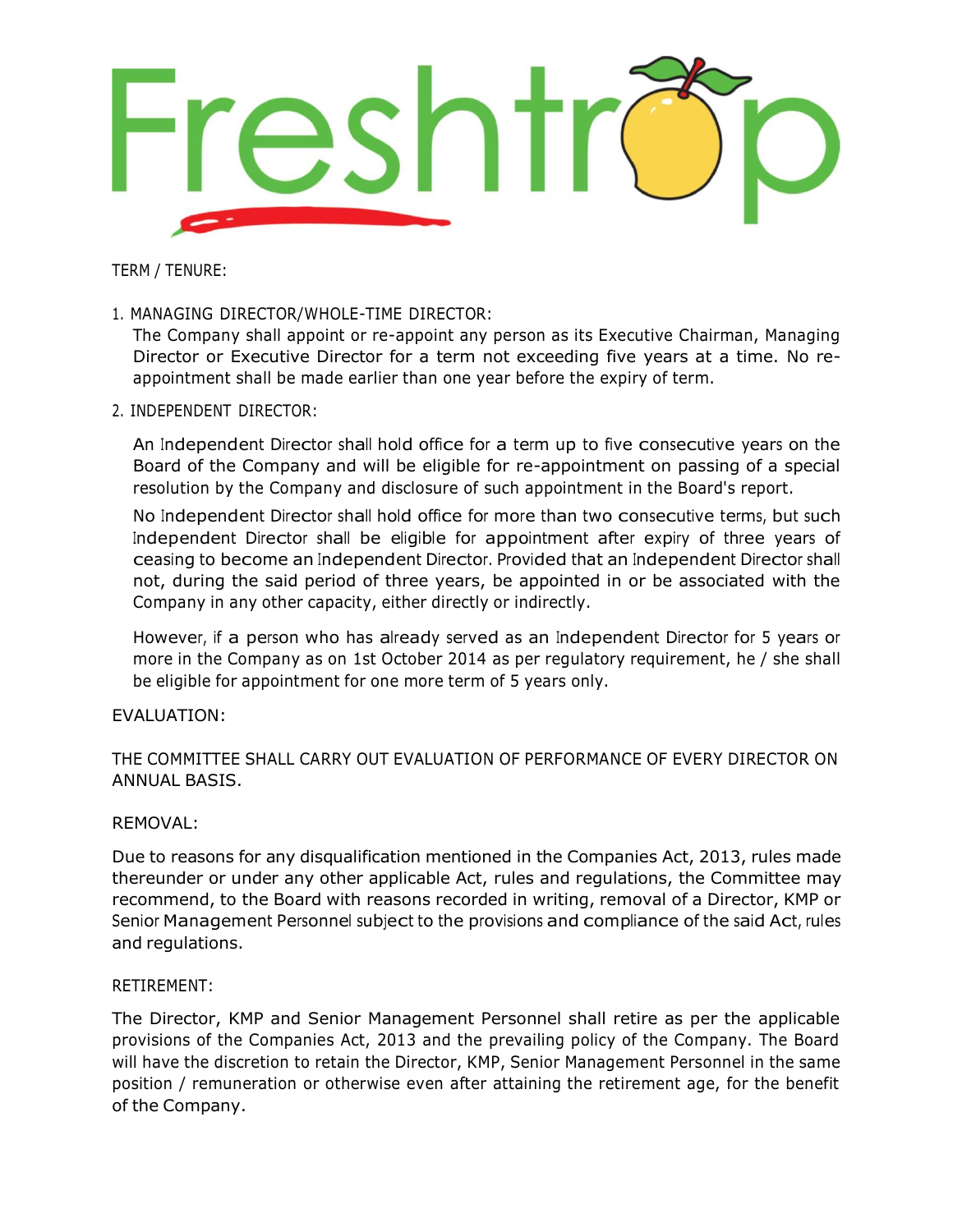

POLICY RELATING TO THE REMUNERATION FOR THE WHOLE-TIME DIRECTOR, KMP AND SENIOR MANAGEMENT PERSONNEL

# GENERAL:

- 1. The remuneration / compensation / commission etc. to the Whole-time Director, KMP and Senior Management Personnel will be determined by the Committee and recommended to the Board for approval. The remuneration / compensation / commission etc. shall be subject to the prior/post approval of the shareholders of the Company and Central Government, wherever required.
- 2. The remuneration and commission to be paid to the Whole-time Director shall be in accordance with the percentage / slabs / conditions laid down in the Companies Act, 2013, with the rules made thereunder and the approval of the Board of Directors.
- 3. Increments to the existing remuneration / compensation structure of the Directors may be recommended by the Committee to the Board which should be within the slabs approved by the Shareholders in the case of Whole-time Director. Increments will be effective as per the terms of the employment agreements.
- 4. Where any insurance is taken by the Company on behalf of its Whole-time Director, Chief Executive Officer, Chief Financial Officer, the Company Secretary and any other employees for indemnifying them against any liability, the premium paid on such insurance shall not be treated as part of the remuneration payable to any such personnel. Provided that if such person is proved to be guilty, the premium paid on such insurance shall be treated as part of the remuneration.

# • REMUNERATION TO WHOLE-TIME / EXECUTIVE / MANAGING DIRECTOR, KMP AND SENIOR MANAGEMENT PERSONNEL:

# 1. FIXED PAY:

The Whole-time Director / KMP and Senior Management Personnel shall be eligible for a monthly remuneration as may be approved by the Board on the recommendation of the Committee. The breakup of the pay scale and quantum of perquisites including, employer's contribution to P.F, pension scheme, medical expenses, club fees etc. shall be decided and approved by the Board on the recommendation of the Committee and approved by the shareholders and Central Government, wherever required.